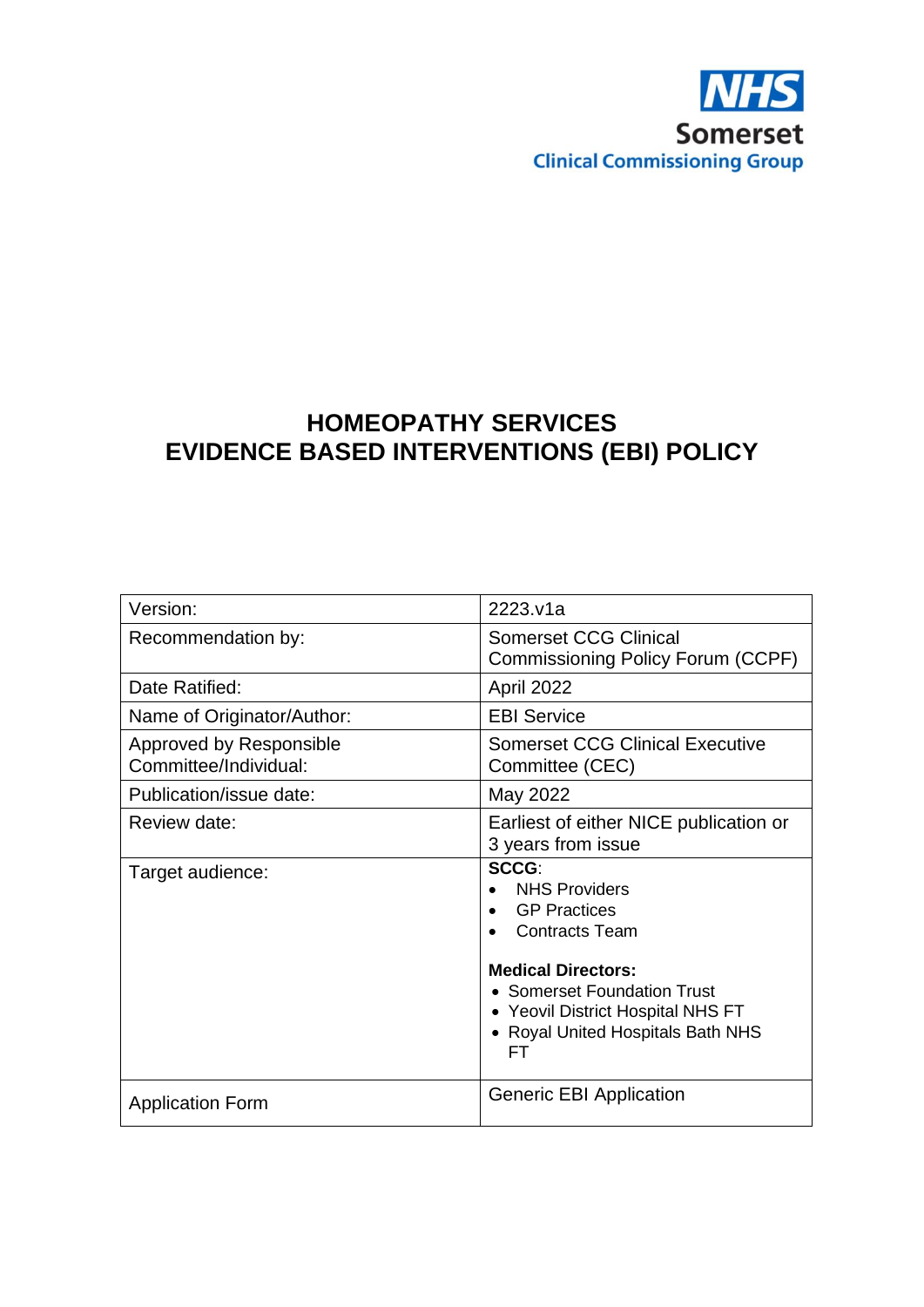#### **HOMEOPATHY SERVICES EBI POLICY**

| <b>Section</b> | <b>CONTENT</b>                                          | Page    |
|----------------|---------------------------------------------------------|---------|
|                | <b>Version Control</b>                                  |         |
|                | <b>General Principles</b>                               | 2       |
| 2              | <b>Policy Criteria</b>                                  | 2       |
| 4              | <b>Evidence Based Interventions Application Process</b> | $2 - 3$ |
| 5              | <b>Access To Policy</b>                                 | 3       |
| 6              | References                                              |         |

# **VERSION CONTROL**

| <b>Document Status:</b> | Current policy |
|-------------------------|----------------|
| <b>Version:</b>         | 2223.V1a       |

| <b>DOCUMENT CHANGE HISTORY</b> |               |                                                                                           |
|--------------------------------|---------------|-------------------------------------------------------------------------------------------|
| <b>Version</b>                 | Date          | <b>Comments</b>                                                                           |
| 1718.v1                        | 20 April 2022 | 3-year review, update template, amended IFR to<br>EBI, no amendments to clinical criteria |

| <b>Equality Impact Assessment</b><br><b>EIA</b> |          |
|-------------------------------------------------|----------|
| <b>Quality Impact Assessment QIA</b>            |          |
| <b>Sponsoring Director:</b>                     |          |
| <b>Document Reference:</b>                      | 2223.V1a |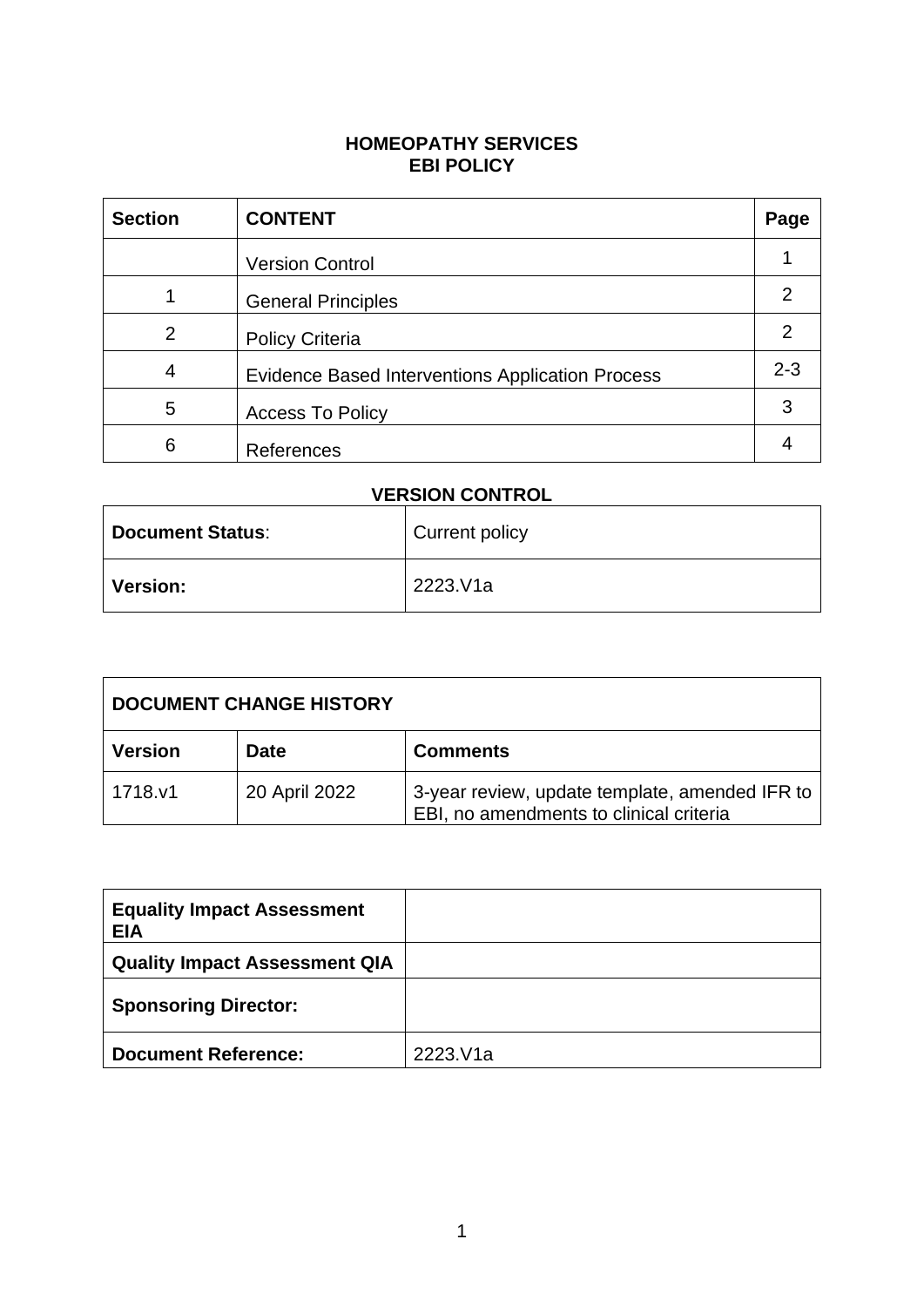#### **1 GENERAL PRINCIPLES (EBI)**

- 1.1 Funding approval must be secured prior to a referral for an assessment and/or surgery. Referring patients to secondary care without funding approval having been secured not only incurs significant costs in out-patient appointments for patients that may not qualify for surgery, but inappropriately raises the patient's expectation of treatment
- 1.2 On limited occasions, we may approve funding for an assessment only in order to confirm or obtain evidence demonstrating whether a patient meets the criteria for funding. In such cases, patients should be made aware that the assessment does not mean that they will be provided with surgery and surgery will only be provided where it can be demonstrated that the patients meet the criteria to access treatment in this policy
- 1.3 Funding approval will only be given where there is evidence that the treatment requested is effective and the patient has the potential to benefit from the proposed treatment. Where it is demonstrated that patients have previously been provided with the treatment with limited or diminishing benefit, funding approval is unlikely to be agreed
- 1.4 Receiving funding approval does not confirm that they will receive treatment or surgery for a condition as a consent discussion will need to be undertaken with a clinician prior to treatment
- 1.5 The policy does not apply to patients with suspected malignancy who should continue to be referred under 2 week wait pathway rules for assessment and testing as appropriate
- 1.6 Patients with an elevated BMI of 30 or more may experience more postsurgical complications including post-surgical wound infection so should be encouraged to lose weight further prior to seeking surgery. <https://www.sciencedirect.com/science/article/pii/S1198743X15007193> (Thelwall, 2015)
- 1.7 Patients who are smokers should be referred to smoking cessation services in order to reduce the risk of surgery and improve healing

## **2 POLICY CRITERIA NOT COMMISSIONED**

2.1 All treatments for homeopathy services are not routinely commissioned

## **3 EVIDENCE BASED INTERVENTIONS APPLICATION PROCESS**

3.1 Patients who are not eligible for treatment under this policy may be considered on an individual basis where their GP or Consultant believes exceptional circumstances exist that warrant deviation from the rule of this policy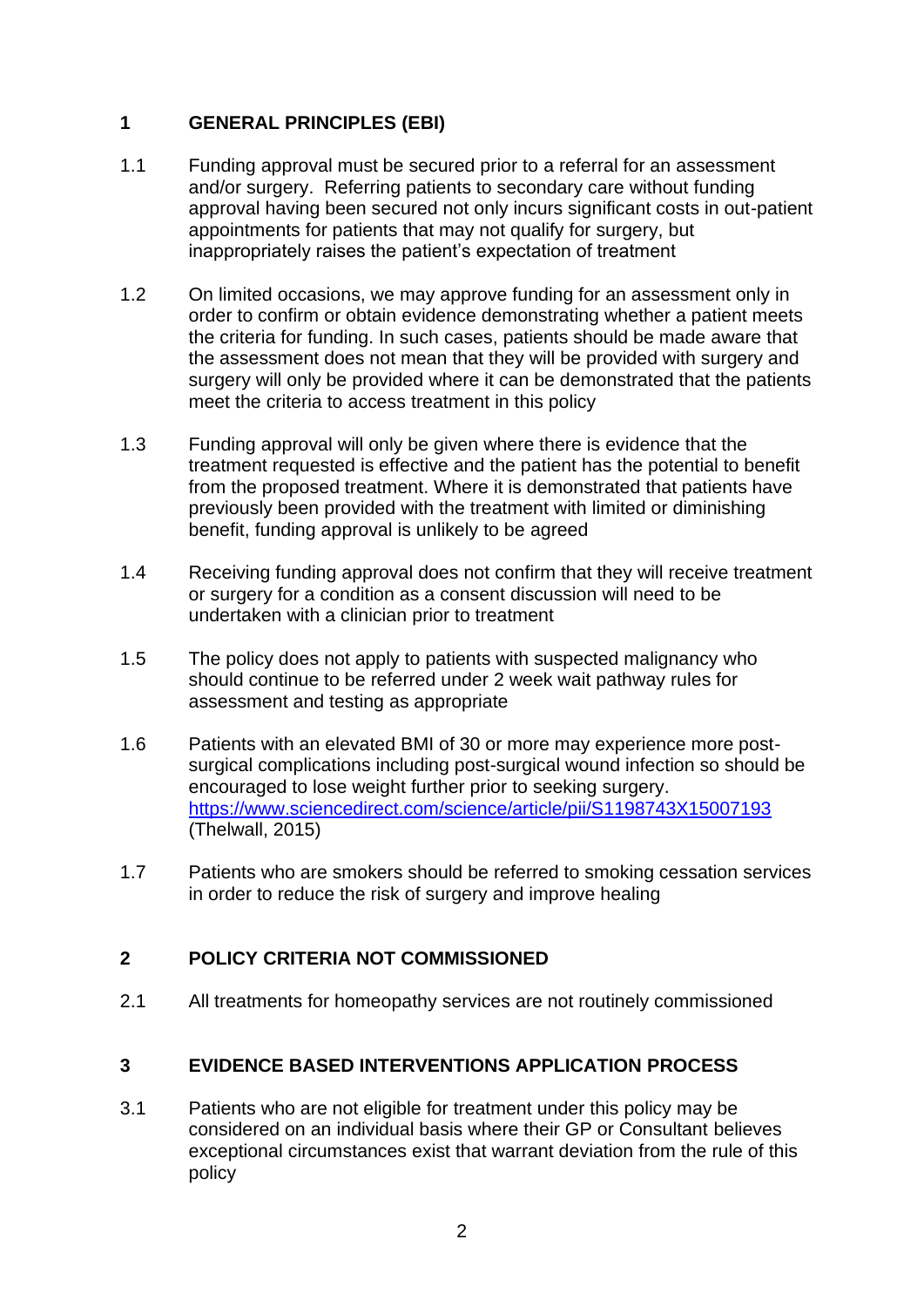- 3.2 Completion of a **Generic EBI Application Form** by a patient's GP or Consultant is required
- 3.3 Applications cannot be considered from patients personally
- 3.4 Only electronically completed EBI applications will be accepted to the EBI **Service**
- 3.5 It is expected that clinicians will have ensured that the patient, on behalf of who they are forwarding the application for, is appropriately informed about the existing policies prior to an application to the EBI service. This will reassure the service that the patient has a reasonable expectation of the outcome of the application and its context
- 3.6 EBI applications are reviewed and considered against clinical exceptionality

For further information on 'clinical exceptionality' please refer to the NHS England information using the link below page 9-13; [https://www.england.nhs.uk/wp-content/uploads/2017/11/comm-policy](https://www.england.nhs.uk/wp-content/uploads/2017/11/comm-policy-indivdual-funding-requests.pdf)[indivdual-funding-requests.pdf](https://www.england.nhs.uk/wp-content/uploads/2017/11/comm-policy-indivdual-funding-requests.pdf)

Social, Emotional and Environmental factors *i.e., income, housing, environmental pollution, access to services, family, friends, ethnicity, life experiences etc.* CANNOT be considered with an application

- 3.7 Where appropriate photographic supporting evidence can be forwarded with the application form
- 3.8 An application put forward for consideration must demonstrated some unusual or unique clinical factor about the patient that suggests they are exceptional as defined below:
	- Significantly different to the general population of patients with the condition in question
	- Likely to gain significantly more benefit from the intervention than might be expected from the average patient with the condition

#### **4 ACCESS TO POLICY**

- 4.1 If you would like further copies of this policy or need it in another format, such as Braille or another language, please contact the Patient Advice and Liaison Service on Telephone number: 08000 851067
- 4.2 **Or write to us**: NHS Somerset Clinical Commissioning Group, Freepost RRKL-XKSC-ACSG, Yeovil, Somerset, BA22 8HR or **Email** us: [somccg.pals@nhs.net](mailto:somccg.pals@nhs.net)